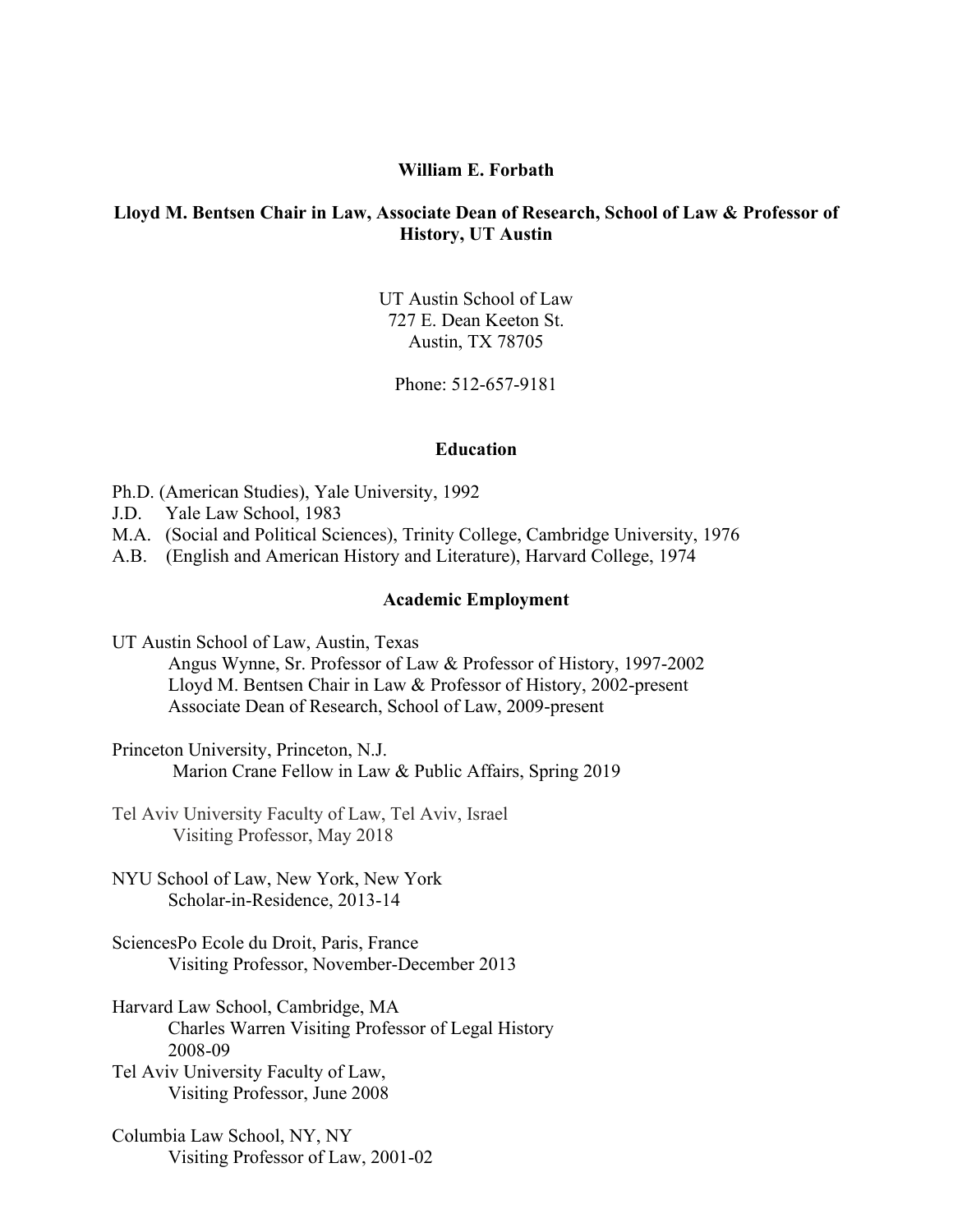UCLA School of Law, Los Angeles, CA Professor of Law, 1989-96 Acting Professor of Law, 1984-89

### **Teaching Fields**

Constitutional Law, Legal and Constitutional History, Comparative Constitutional Law

# **Publications**

# **Books**

THE ANTI-OLIGARCHY CONSTITUTION: [RECONSTRUCTING THE ECONOMIC FOUNDATIONS OF](https://www.hup.harvard.edu/catalog.php?isbn=9780674980624)  AMERICAN DEMOCRACY (Harvard [University Press, 2022\) \(with Joseph Fishkin\)](https://www.hup.harvard.edu/catalog.php?isbn=9780674980624)

LAW AND THE SHAPING OF THE AMERICAN LABOR MOVEMENT (Harvard University Press, 1991)

THE UNQUIET YEARS, vol. 19 in THE AMERICAN DESTINY: A HISTORY OF THE UNITED STATES (Henry Steele Commager, ed., 1986) (with E. J. Dionne)

#### **Selected Articles & Book Chapters**

"The Anti-Oligarchy Constitution," *The Atlantic* (February, 2022)(with Joseph Fishkin)

 "Socialism Past and Future (Part I)"; "Socialism Past and Future (Part II)" *Law and Political Economy* [on line], June 23-24, 2020 - this essay on socialism and constitutionalism was the basis for a symposium with several commentaries and contributions

"Constitutionalism, Human Rights and the Genealogy of American Jewish Liberalism," in THE LAW OF STRANGERS: JEWISH LAWYERING AND INTERNATIONAL LEGAL THOUGHT IN HISTORICAL PERSPECTIVE, eds. James Loeffler, Moria Paz (2019)

"A Political Economy the Constitution Requires," *Law and Political Economy* [on line], October 23, 2019

"Constitutional Political Economy – What Is It Good For? – On the Labor Scene"; "The Labor Movement Never Forgets?"; "Janus in Appalachia"; "Three Views of Constitutional Political Economy," *Law and Political Economy* [on line], February 12- 14, 2019

"The Loyal Critic," *Law & History Review* – The Docket [on-line], Volume 1, Issue 3 (October, 2018)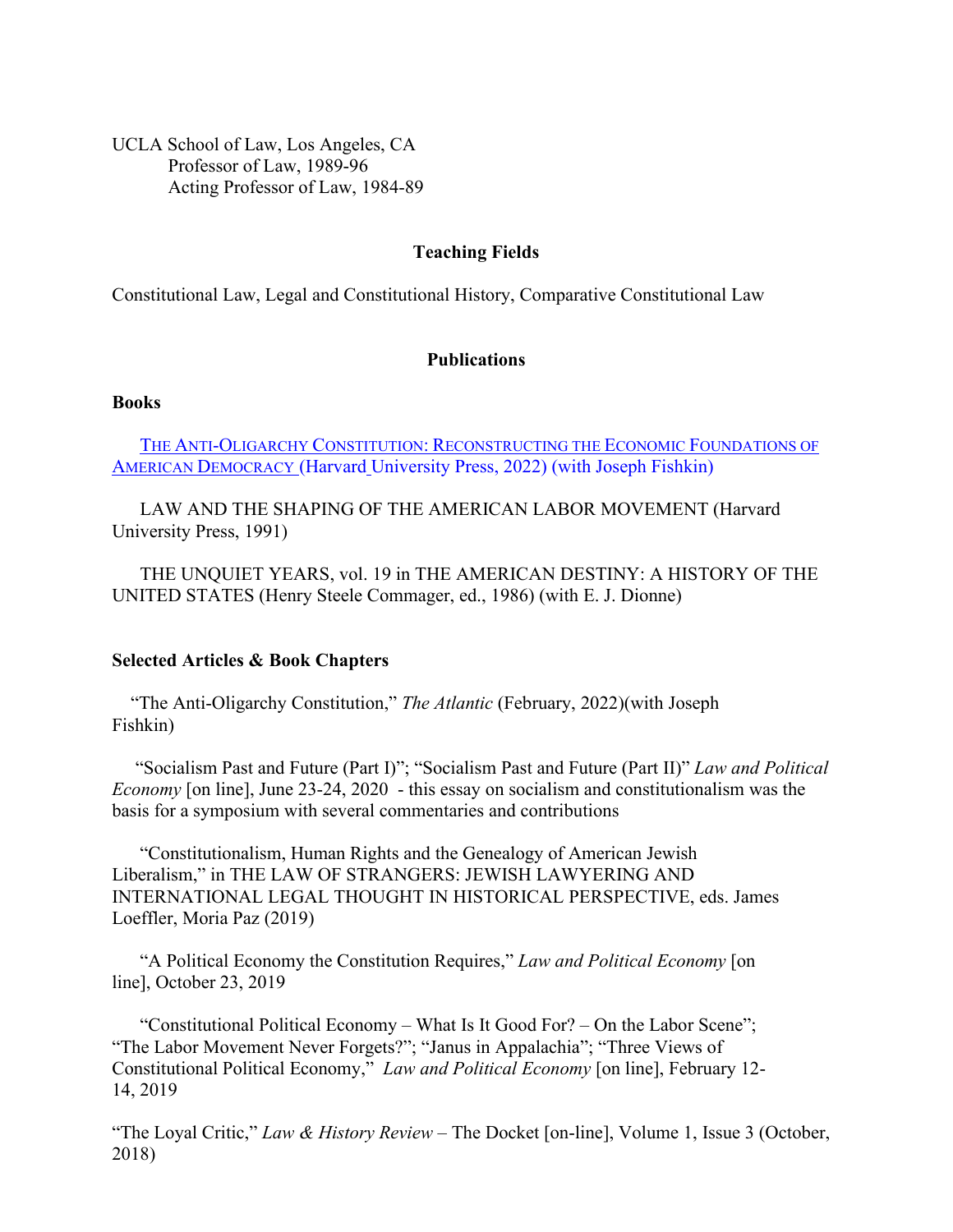"Visions of Radical Reform in South Africa: Toward a New Constitutional Political Economy"; "Antitrust and the Informal Sector in South Africa," *Law and Political Economy* [on line], March 20-21, 2018

"New Workers, New Labor Laws," NEW YORK TIMES, September 17, 2017 (Op Ed)

*Wealth, Commonwealth and the Constitution of Opportunity*, LVIII NOMOS 45-125 (2017) (with Joseph Fishkin)

*Reclaiming Constitutional Political Economy: An Introduction to the Symposium on the Constitution and Economic Inequality* [Symposium: *The Constitution and Economic Inequality*], 94 TEXAS LAW REVIEW 1287 (2016) (with Joseph Fishkin)

*The Democracy of Opportunity and Constitutional Politics: A Response* [Symposium: *The Constitution and Economic Inequality*], 94 TEXAS LAW REVIEW 1469 (2016) (with Joseph Fishkin)

*The Great Society and the Constitution of Opportunity,* 62 Drake U. L. Rev. 1017 (2014) (Constitutional Law Center Symposium on *Great Society*) (with Joseph Fishkin)

*The Anti-Oligarchy Constitution*, 94 BU L. REV. 671 (2014) (with Joseph Fishkin)

"The War on Workers," NEW YORK TIMES, July 3, 2014 (Op Ed) (with Cynthia Estlund)

*The Role Of Courts and Constitutions in the New Politics Of Welfare in Latin America*, in Randall Peerenboom and Tom Ginsburg, eds., LAW AND DEVELOPMENT OF MIDDLE INCOME COUNTRIES (New York: Cambridge University Press, 2014) (with Daniel Brinks)

*An Originalist View of the March on Washington: Decent Work and Wages as Civil Rights*, ACSBLOG (August 28, 2013), [http://www.acslaw.org/acsblog/an-originalist-view-of-the-march](http://www.acslaw.org/acsblog/an-originalist-view-of-the-march-on-washington-decent-work-and-wages-as-civil-rights)[on-washington-decent-work-and-wages-as-civil-rights](http://www.acslaw.org/acsblog/an-originalist-view-of-the-march-on-washington-decent-work-and-wages-as-civil-rights)

"Workingman's Constitution," NEW YORK TIMES, July 6, 2012 (Op Ed)

*Workers' Rights & the Distributive Constitution*, DISSENT (2012) (with responses by Michael Walzer, Michael Kazin, & others)

*The Distributive Constitution and Workers' Rights,* [Symposium: *Reflections on Progressive Constitutionalism: Theory, Practice, and Critique*], 72 OHIO STATE LAW JOURNAL 1115 (2011)

*Radicalism and the Modern State: A Critique of Republican Nostalgia,* 21 CORNELL JOURNAL OF LAW AND PUBLIC POLICY 121 (2011)

*Social and Economic Rights in Latin America: Constitutional Courts and the Prospects for*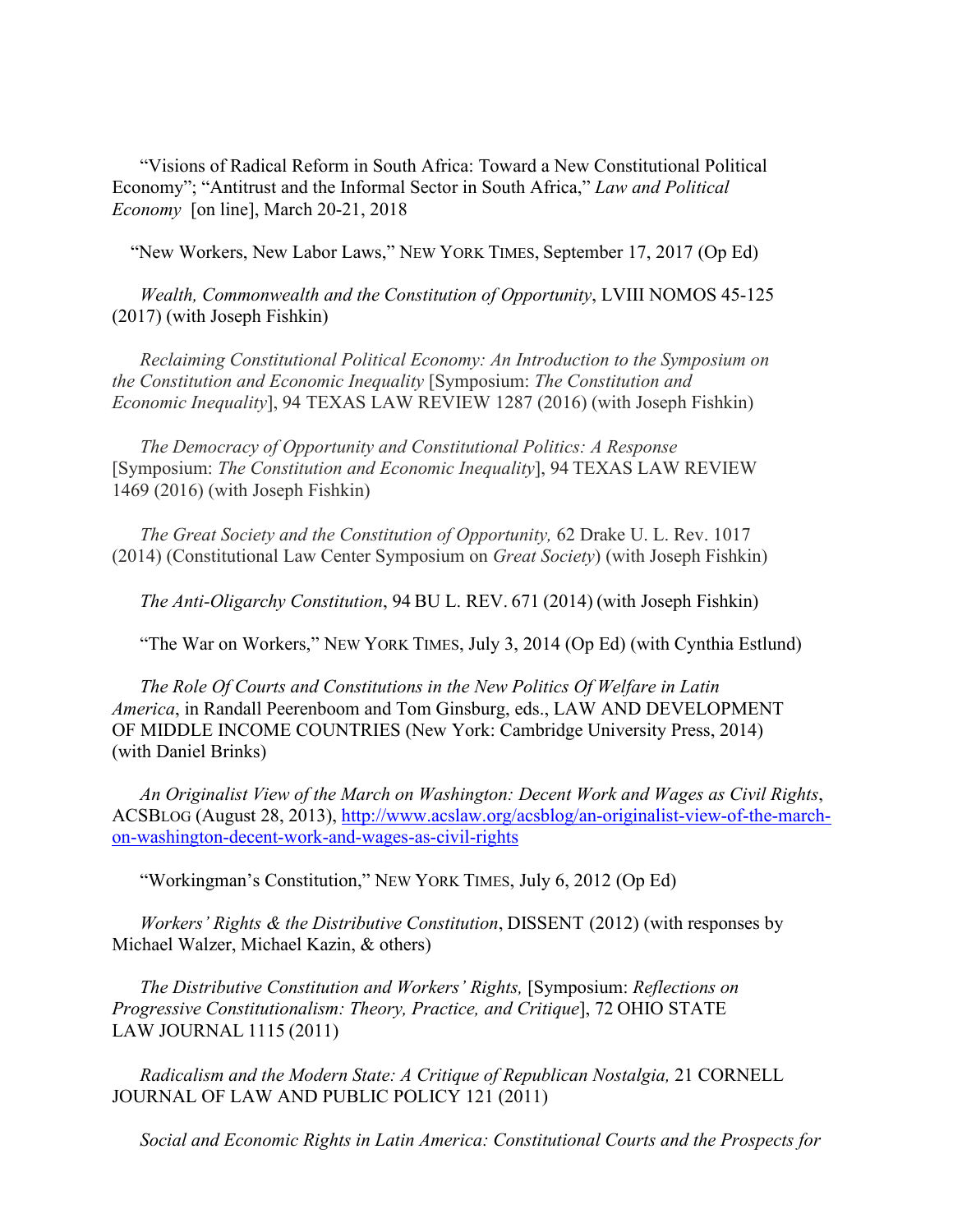*Pro‐Poor Interventions* [Symposium: *Latin American Constitutionalism*], 89 TEXAS LAW REVIEW 1943 (2011) (with Daniel M. Brinks)

"Cultural Transformation, Deep Institutional Reform, and Social and Economic Rights Practice: South Africa's Treatment Action Campaign," in STONES OF HOPE: HOW AFRICAN ACTIVISTS RECLAIM HUMAN RIGHTS TO CHALLENGE GLOBAL POVERTY 51 (Lucie White & Jeremy Perelman editors; Stanford: Stanford University Press, 2011) (with assistance from Zackie Achmat, Geoff Budlender, & Mark Heywood)

*The Will of the People? Pollsters, Elites, and Other Difficulties*, 71 GEORGE WASHINGTON LAW REVIEW 1191 (2010)

*Courting the State: An Essay for Morton Horwitz, in* 2 TRANSFORMATIONS IN AMERICAN LEGAL HISTORY: LAW, IDEOLOGY, AND METHODS -- ESSAYS IN HONOR OF MORTON HORWITZ, 70 (Harvard University Press; Daniel W. Hamilton & Alfred L. Brophy eds., 2010)

*The Will of the People? Pollsters, Elites and Other Difficulties*, 78 GEO. WASH. L. REV. 1191 (2010)

*Social and Economic Rights in the American Grain: Reclaiming Constitutional Political Economy*, in THE CONSTITUTION IN 2020 55 (Jack M. Balkin & Reva B. Siegel eds.; Oxford: Oxford University Press, 2009)

*Politics, State-Building, and the Courts, 1870-1920* in Volume II THE CAMBRIDGE HISTORY OF LAW IN AMERICA 643, 813 (M. Grossberg & C. Tomlins, eds., 2008)

*The Politics of Race, Rights, and Needs—and the Perils of a Democratic Victory in Post-Welfare America: Some Reflections on the Work of Felicia Kornbluh,* 20 YALE JOURNAL OF LAW AND FEMINISM 195 (2008)

*Popular Constitutionalism in the 20th Century: Reflections on the Dark Side, the Progressive Constitutional Imagination, and the Enduring Role of Judicial Finality in Popular Understandings of Popular Self-Rule,* 81 CHICAGO-KENT LAW REVIEW 967 (2006)

*The Long Life of Liberal America: Law and State-Building in England and the U.S.,* 24 LAW & HISTORY REVIEW 179 (2006)

*Not So Simple Justice: Theories of Social Rights and the American Constitution,* in THEORIES OF SOCIAL AND ECONOMIC JUSTICE 72 (Andre Van der Walt ed.; Stellenbosch, South Africa: African Sun Media, 2005)

*The White Court (1910-1921): A Progressive Court?*, in THE UNITED STATES SUPREME COURT: THE PURSUIT OF JUSTICE 172 (Christopher Tomlins ed.; Boston: Houghton Mifflin, 2005)

*Social Rights, Courts, and Constitutional Democracy: Poverty and Welfare Rights in*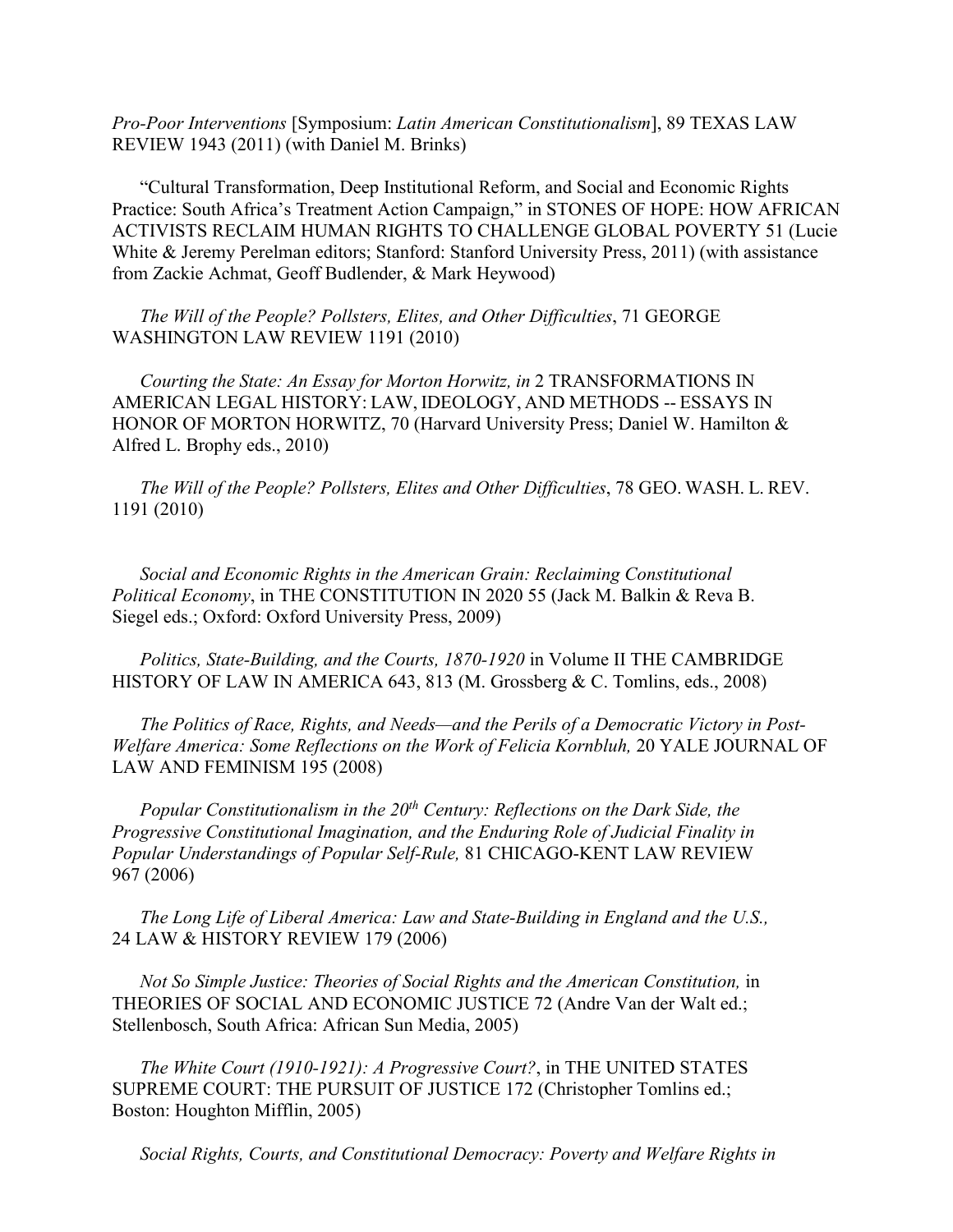*the United States,* 12 DEMOCRATIZATION 725 (2005)

*Working Borders: Linking Debates About Insourcing and Outsourcing of Capital and Labor* [conference proceedings], 40 TEXAS INTERNATIONAL LAW JOURNAL 691 (2005) (with Karen L. Engle et al.)

*David Brion Davis and the Historian as Moralist,* in Steven Mintz, ed., THE PROBLEM OF EVIL: SLAVERY, RACE, AND THE AMBIGUITIES OF REFORM (U. Mass. Press, 2005)

*Not So Simple Justice: Frank Michelman on Social Rights, 1969 – Present* [Symposium: *The Scholarship of Frank I. Michelman*], 39 TULSA LAW REVIEW 597 (2004)

*Lincoln, the Declaration, and The "Grisly, Undying Corpse of States' Rights": History, Memory, and Imagination in the Constitution of the Southern Liberal [Symposium: Charles L. Black, Jr.],* 92 GEORGETOWN LAW JOURNAL 709 (2004),<http://ssrn.com/abstract=544283>

*Comparative Avenues in Constitutional Law: An Introduction* [Symposium: *Comparative Avenues in Constitutional Law*], 82 TEXAS LAW REVIEW 1653 (2004) (with Lawrence Sager) *The Politics of Constitutional Design: Obduracy and Amendability—A Comment on Ferejohn and Sager,* 81 TEXAS LAW REVIEW 1965 (2003)

*The New Deal Constitution in Exile,* 51 DUKE LAW JOURNAL 165 (2001)

*Constitutional Welfare Rights: A History, Critique, and Reconstruction,* 69 FORDHAM LAW REVIEW 1821 (2001)

*Civil Rights and Economic Citizenship: Notes on the Past and Future of the Civil Rights and Labor Movements*, 2 UNIVERSITY OF PENNSYLVANIA JOURNAL OF LABOR & EMPLOYMENT LAW 697 (2000)

*Caste, Class, and Equal Citizenship,* 98 MICHIGAN LAW REVIEW 1 (1999)

*Merit and Diversity After Hopwood,* 10 STANFORD LAW & POLICY REVIEW 185 (1999) (with Gerald Torres)

*Constitutional Change and the Politics of History,* 108 YALE LAW JOURNAL 1917 (1999)

*Caste, Class, and Equal Citizenship,* 98 MICHIGAN LAW REVIEW 1 (1999)

*Habermas's Constitution: A History, Guide and Critique*, 23 LAW & SOCIAL INQUIRY 969 (1998)

*Short-Circuit: A Critique of Habermas's Understanding of Law, Politics, and Economic Life,* 17 CARDOZO LAW REVIEW 1441 (1996)

*Why Is This Rights Talk Different from All Other Rights Talk? Demoting the Court and Reimaging the Constitution,* 46 STANFORD LAW REVIEW 1771 (1994)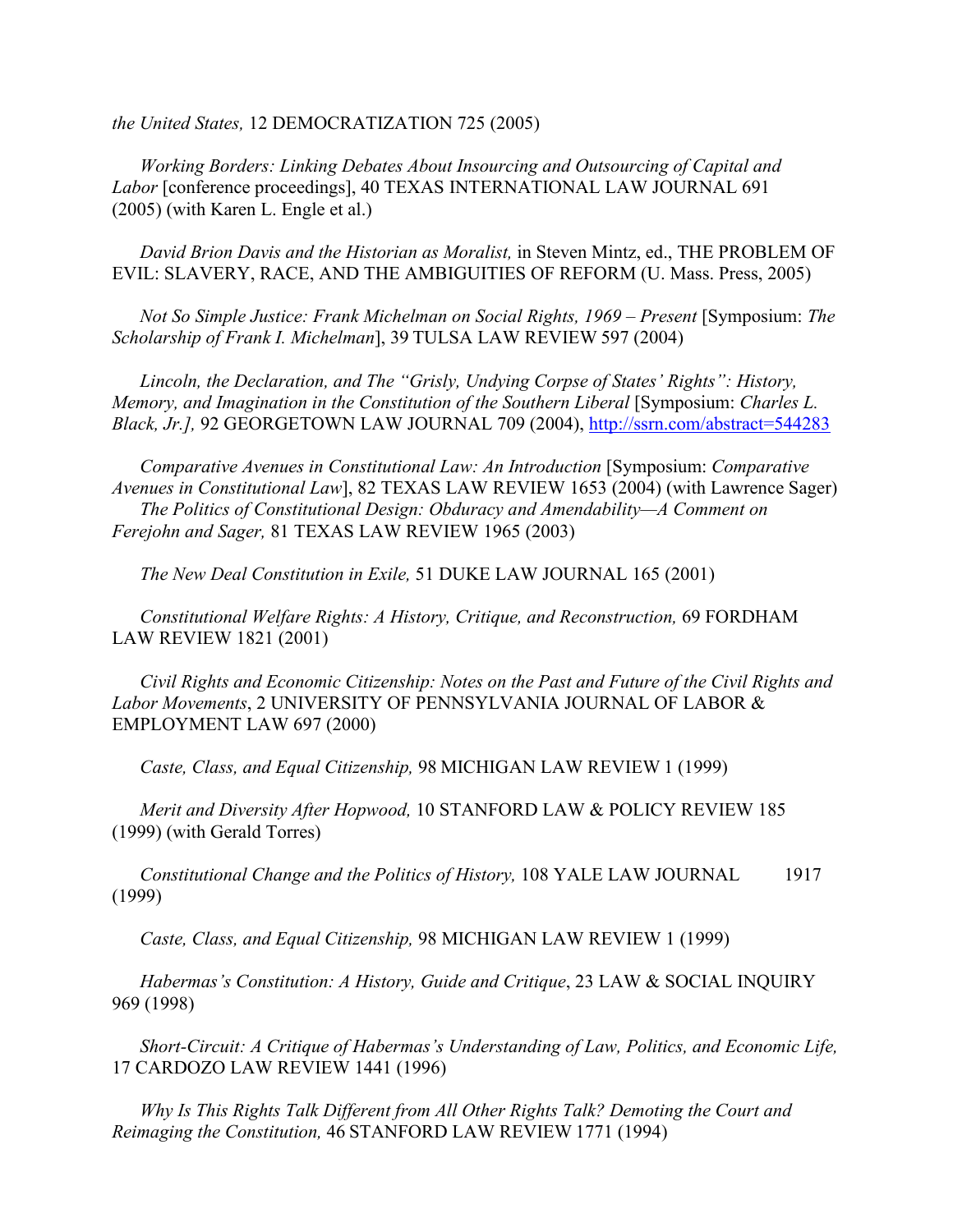*The Shaping of the American Labor Movement,* 102 HARVARD LAW REVIEW 1109 (1989)

*The Ambiguities of Free Labor: Labor and the Law in the Gilded Age*, 1985 WISCONSIN L. REV. 767 (1985)

*Taking Lefts Seriously,* 92 YALE LAW JOURNAL 1041 (1983) (reviewing *The Politics of Law: A Progressive Critique*, ed. by David Kairys)

### **Selected Recent Lectures & Presentations**

 "Private Law Theory Meets Work Law," Wrap-Up Lecture at Two-Day International [Zoom] Conference, NYU School of Law & Tel Aviv University School of Law, September 10, 2021

 UT Austin, Rapoport Center, Pop-Up Institute – "What's Wrong with the Gig Economy?– A Conversation with," June 1, 2021

 Commentator, Author Meets Critics Panel on Mark Tushnet & Bojan Bogdovich, POWER TO THE PEOPLE, Law & Society Association, Annual Conference, May 29, 2021

 "Lawyering & Labor Movement Advocacy," Law & Political Economy Zoom Conference, March 4, 2021

"Social Justice, Poverty and Inequality – Advocacy in the Global South," INSTITUTE for GLOBAL LAW & POLICY Webinar, February 24, 2021

 "A Progressive Approach to the Court's Hostility to Redistributive Reform," Jurisprudence of Distribution- Zoom Conference, Boston College/Northeastern, September 12, 2020

 Chair, Drafting Committee on Provisions on Economic Inequality, for *Democracy Journal* Project on Drafting a New Progressive Constitution, Zoom gatherings, October 2020-April 2021

 "Critical Legal Studies – the Key Ideas," Talk at Critical Legal Studies: Intellectual History and History of the Present Conference, Law & Public Affairs, Princeton University, Princeton, NJ, February 28, 2020

 "Socialism and Constitutionalism," Plenary Lecture, 2020 Global Conference on Constitution-Making and Constitutional Change, UT Austin School of Law, January 18, 2020

"A Jewish Constitutional Moment," Law & Public Affairs Seminar, Princeton University, April 1, 2019; Northwestern University School of Law, Faculty Workshop, April 10, 2019

 "The Constitutional Political Economy of Work," Conference on Law and Work, Program in Law & Public Affairs, Princeton, University, April 12, 2019

"The Loyal Critic," Festschrift for Robert Gordon – *Taming the Past* – Stanford Law School,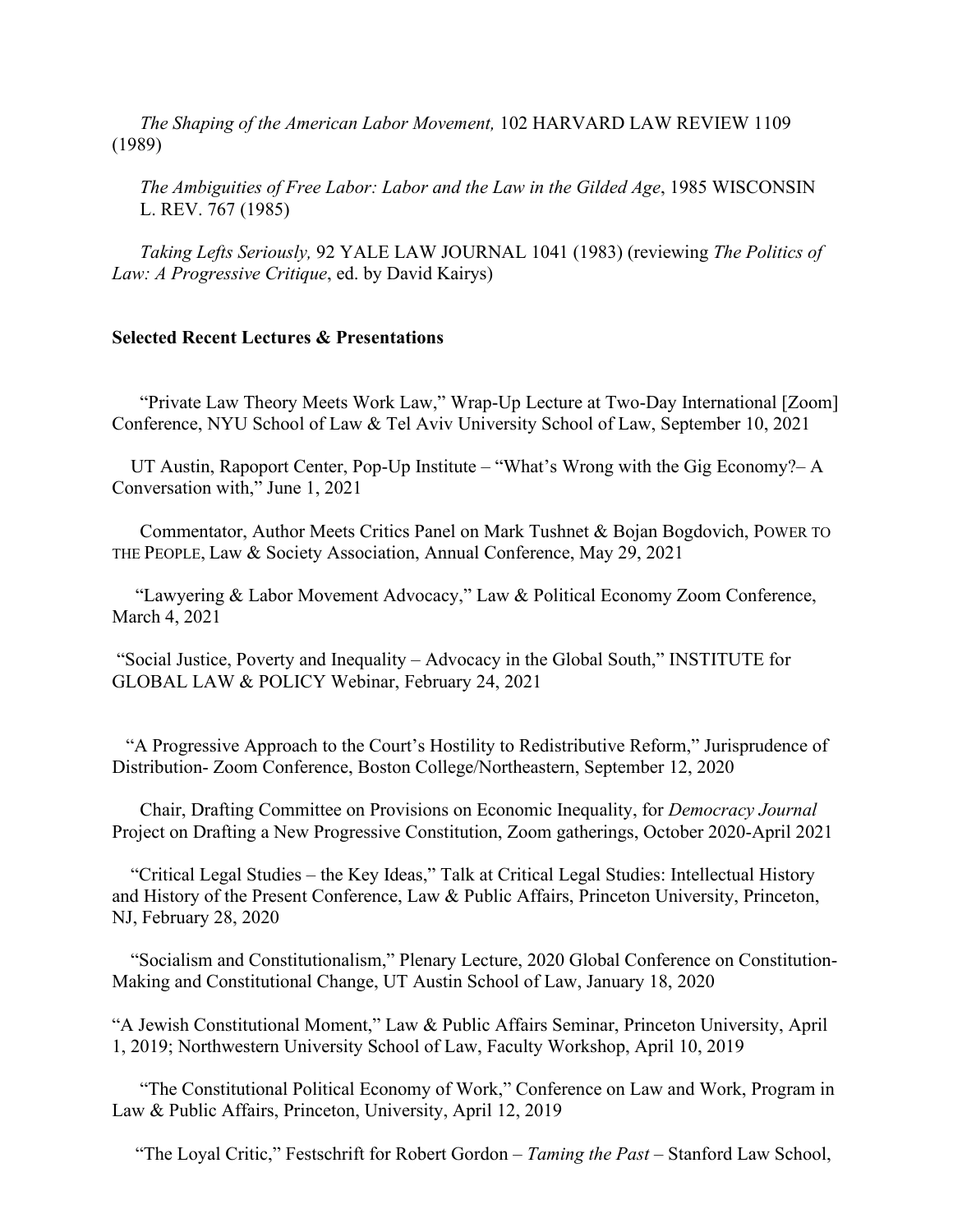#### January 20-21, 2018

 "The Half Life of New Deal Constitutional Political Economy," University of Chicago Law School, Public Law Workshop, February 13, 2018; Conference on "Law and Politics Under Stress," Wayne Morse Center, University of Oregon, April 12-13; Conference on "Understanding Constitutional Change: The State of the Field," Tulane Law School, New Orleans, LA, October 13-14, 2017

 "The Jewish Constitutional Moment," Tel Aviv University School of Law, Legal History Workshop, May 21, 2018

 "Law and Political Economy," [invited speaker] Hewlett Foundation, Conference on New Approaches to Political Economy, Seattle, Washington, July 11-13, 2018

 "Marxism and Legal History," American Society for Legal History Annual Conference, Houston, TX, November 10, 2018

Principal Director & Convener - Open Society Foundation Project on Expanding the Scope for Social and Economic Rights Litigation in Ghana and South Africa: "Toward a New Constitutional Political Economy – Transition and Transformation," Cape Town, South Africa, May 19-21, 2017 [workshops, conferences and collaborative strategic project design involving development economists and economic and social rights attorneys and NGO and social movement activists addressing resource extraction in Ghana (off-shore oil) and South Africa (mining sector) [co-director with Lucie White (Harvard Law School), Dennis Davis (High Court judge and law professor, South Africa), Raymond Atuguba (Senior Counsel to the President and law professor, Ghana)]

"The Jewish Constitutional Moment," Conference on Jewish Law in the Modern State, Yale Law School, New Haven, CT, March 5, 2017

"Law, Lawyering and the Labor Movement: Past, Present, Future," Conference on "Lawyers and Social Movements," UCLA, Los Angeles, CA, February 10, 2017

Principal Director & Convener - Open Society Foundation Project on Expanding the Scope for Social and Economic Rights Litigation in Ghana and South Africa: "Equitable, Democratic and Sustainable Pathways of Oil Governance and Economic Development?" Accra, Ghana, January 10-14, 2017

Featured speaker: The American Constitution Society for Law and Policy Presents: Is America Becoming a Plutocracy? Press Conference Call/American Constitution Society, December 16, 2016

"The Jewish Constitutional Moment: Diaspora and Group Rights in the Making of American Jewishness and Modern Liberalism," Gabry Memorial Lecture, University of Virginia, September 22, 2016

"The Constitutional History of the Democratic Party," podcast for National Constitution Center (with Jeff Rosen, Sean Wilentz) [http://blog.constitutioncenter.org/2016/07/podcast-a-](http://blog.constitutioncenter.org/2016/07/podcast-a-constitutional-history-of-the-democratic-party/)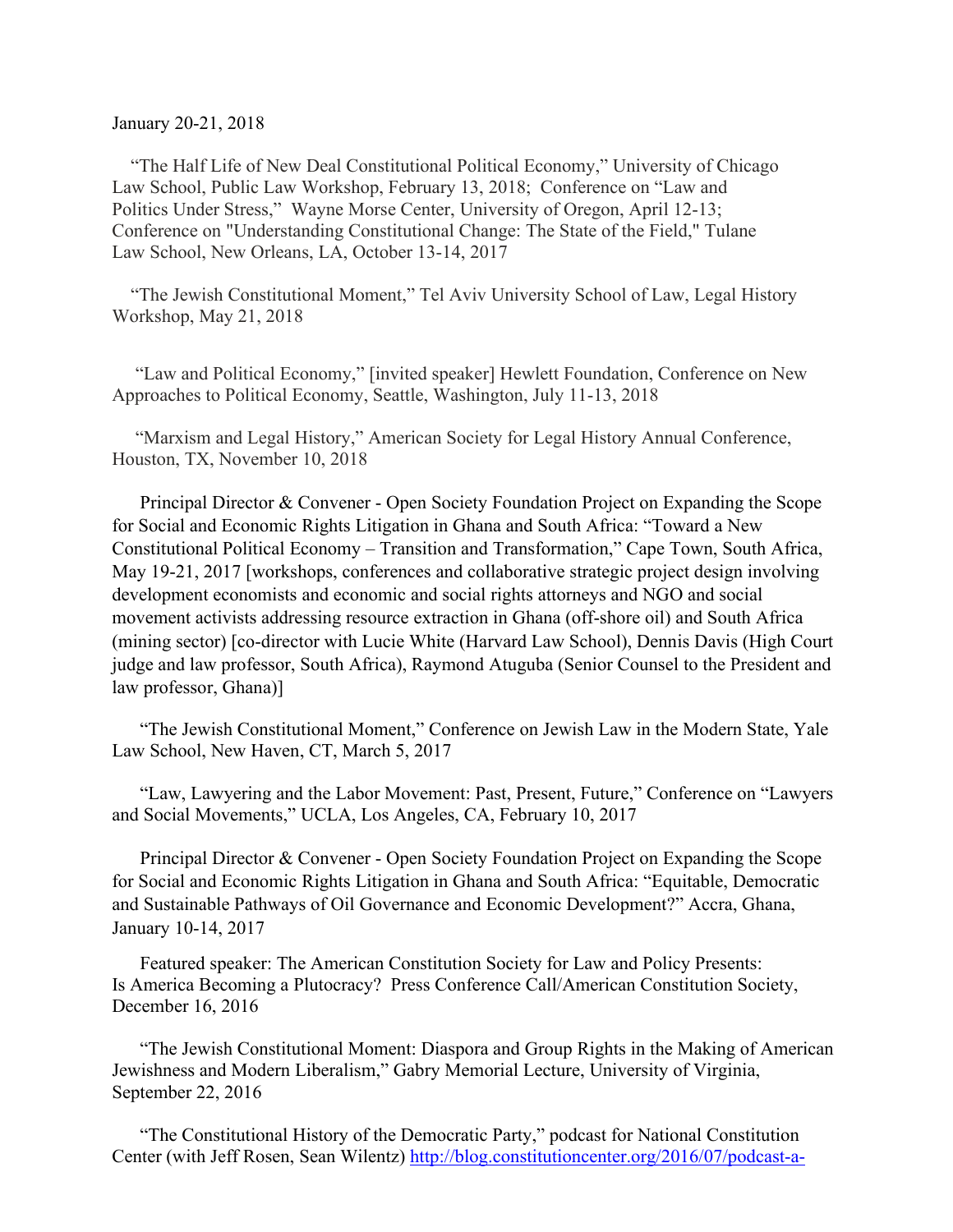[constitutional-history-of-the-democratic-party/](http://blog.constitutioncenter.org/2016/07/podcast-a-constitutional-history-of-the-democratic-party/)

"The Future of Economic and Social Rights," Lecture at Boston College Law School, Chestnut Hill, MA, April 19, 2016

Fishkin & Forbath, *The Anti-Oligarchy Constitution* in draft - centerpiece of conference on "Constitution and Economic Inequality" at The Center for Constitutional Governance 2016 Annual Conference, Columbia Law School, New York, NY, March 25, 2016

*Texas Law Review* Symposium on "The Constitution and Economic Inequality" – core text Fishkin & Forbath, *The Anti-Oligarchy Constitution* in draft, with commentaries by Jack Balkin, Jeremy Kessler, Cynthia Estlund, Frank Michelman, Jed Purdy, & Reva Siegel, Austin, TX, January 28–30, 2016

"Wealth, Commonwealth and the Constitution of Opportunity: A Story of Two Traditions," Harvard University Workshop on the History of Capitalism, Cambridge, MA, March 30, 2015 (with Joseph Fishkin)

"The Jewish Constitutional Moment in the Early Twentieth Century," Lecture at Conference on "Jewish Rights, Minority Rights, Human Rights?" Tel Aviv University, Tel Aviv, Israel, March 18-19, 2015

"Constitution, Courts, and the South African National Political Economy," (with Dennis Davis) at "Heterodox Innovations in Development Economics and Social and Economic Rights" sponsored by the Radcliffe Institute and the Ecole du Droit, SciencesPo, Paris, May 18-19, 2014

"Magical Legalism in the Global South," Plenary Session Talk, Law & Society Association Annual Meeting, Boston, MA, May 31, 2013

"The Constitution of Opportunity," paper presented, Panel on "The Legal Construction of Work and Employment," Law & Society Association Annual Meeting, Boston, MA, May 31, 2013

"Jews, Law and Identity Politics," American Bar Foundation Legal History Roundtable, IIT Chicago-Kent College of Law, Chicago, IL, April 19, 2013

Participant in workshop on "Enacting Strong Democracy Through Constitutional Design: Ghana's Bold Experiment," Radcliffe Institute for Advanced Study at Harvard University, Cambridge, MA, April 11-13, 2013

"Jews, Law and Identity Politics," University of Minnesota Legal History Workshop, Minneapolis, MN, March 29, 2013

"The Constitution of Opportunity," University of Minnesota Faculty Works-in-Progress Workshop, Minneapolis, MN, March 28, 2013

"Jews, Law and Identity Politics," Harvard Legal History Workshop, Cambridge, MA, February 28, 2013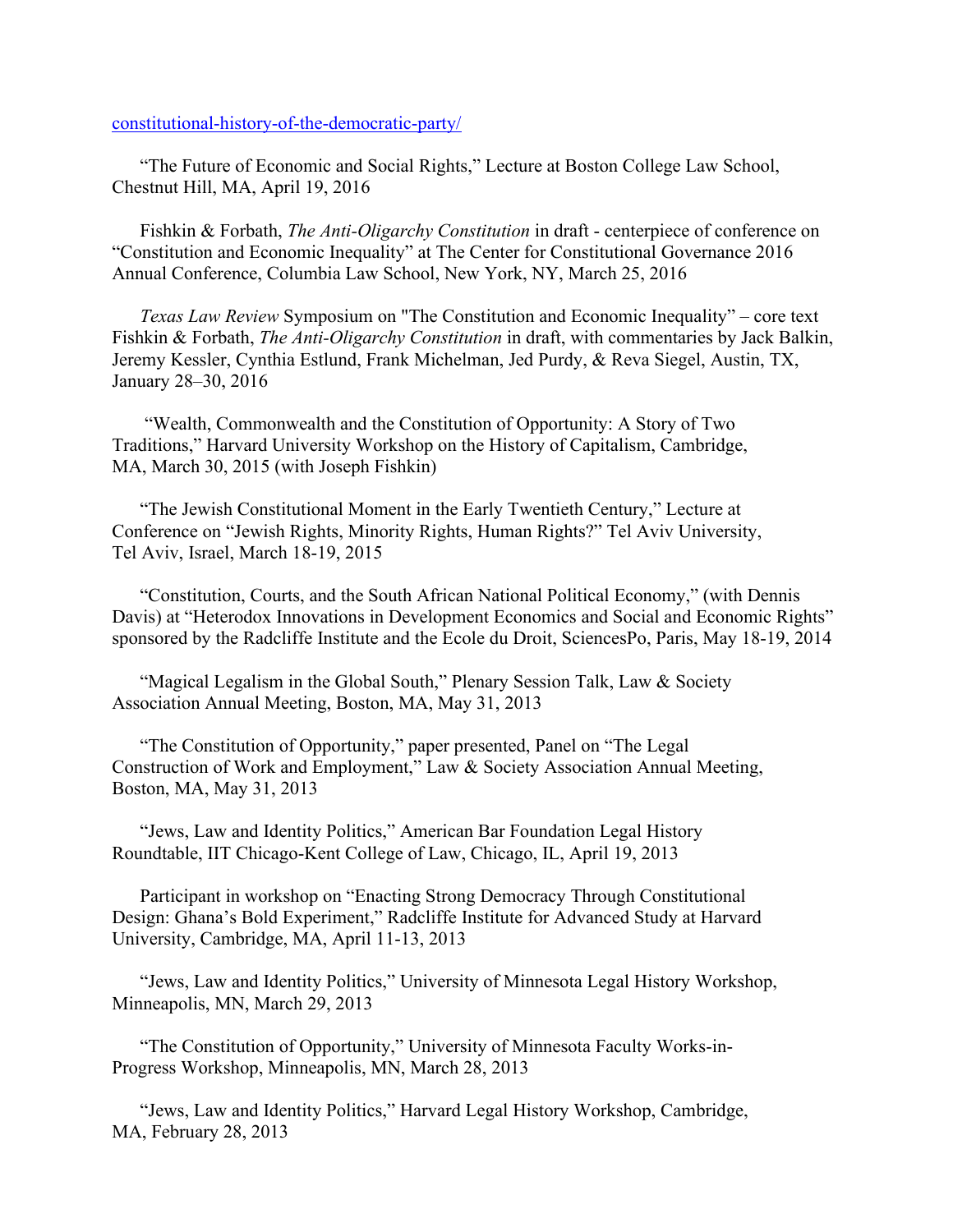Speaker on *Fisher v. University of Texas,* panel, The University of Texas "Excellence in Diversity: a Weekend Celebration," UT Austin, Austin, TX, February 23, 2013

"The Constitution of Opportunity," (with Joey Fishkin), Texas Law Review Symposium on *Constitutional Foundations*, UT Austin School of Law, Austin, TX, February 15, 2013

"Jews, Law and Identity Politics," Yale Law School Legal Theory & Yale Law School Legal History Workshops, November 1, 2012

"Jews, Law and Identity Politics," BU Legal History Workshop, October 31, 2012

Speaker on *Fisher v. University of Texas*, panel sponsored by UT Journal of Civil Rights & Civil Liberties, UT student chapter of A.C.S., and the William Wayne Justice Center, UT Austin School of Law, October 24, 2012

Organizer & Participant, Joint UT-ITAM Colloquium on Latin American & U.S. Law, Instituto Instituto Tecnológico Autónomo de México (ITAM), Mexico City, Mexico, October 19-20, 2012

"Jews, Law and Identity Politics," NYU Legal History Workshop, October 3, 2012

"The Constitution of Opportunity," Annual Constitution Day Lecture, Austin Presbyterian Theological Seminary, Austin, TX, September 19, 2012

"Popular Constitutionalism and the 2012 Election," Conference on "Whose Constitution? Popular Constitutional and the 2012 Election," Roger Williams Law School, Bristol, RI, Feb 24, 2012

"The Constitution and the 2012 Election," The University of Colorado Law School, Faculty Colloquium, Boulder, CO, Feb 17 2012

"A Liberal Jurisprudence & Constitutional Narrative for the  $21<sup>st</sup>$  Century," Conference on The Conservative Legal Movement and the Future of Liberal Jurisprudence, Brookings Institute, Washington, DC, December 1, 2011

"Constitutional Faith and Jewish Identity: A Century Ago and Today," Conference on Constitutional Faith/Constitutional Redemption, University Of Texas School Of Law, October 21-22, 2011

"Jews, Law and Identity Politics In The Progressive Era," Temple University School Of Law Faculty Workshop, Philadelphia, PA, October 19, 2011

"To Promote the General Welfare," American Constitution Society Series on "What the Constitution Means & How to Interpret It," national Webinar, Live Seminar broadcast on-line, October 12, 2011

"Judicial Enforcement Of Social Rights In Latin America, Europe And The U.S.: Individual And Group Remedies And Structural Reforms," European University Sponsored Colloquium On Access To Justice And Social Rights**,** 19-20 August 2011, Rio de Janeiro, Brazil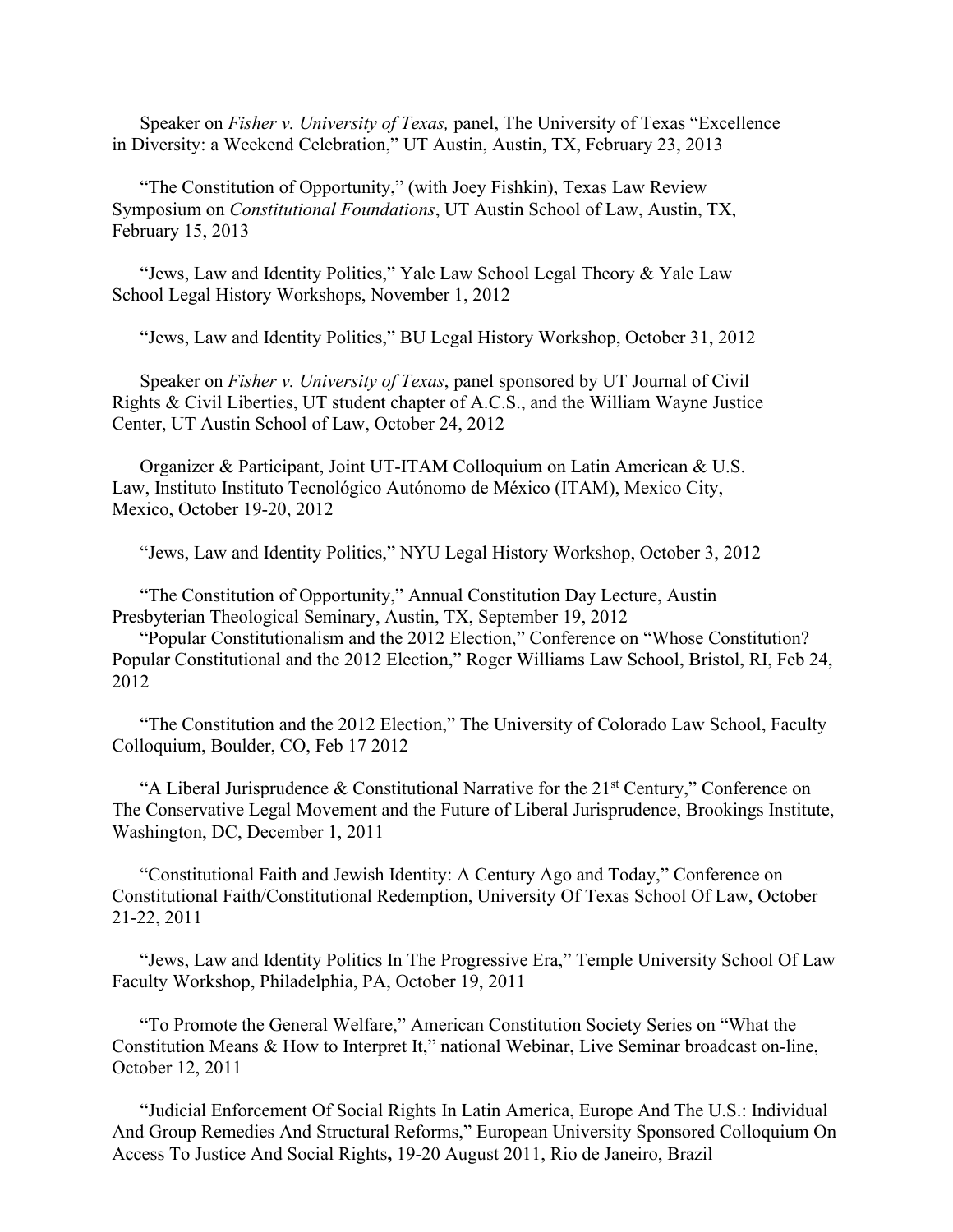"Author Meets Readers: Stones of Hope: How African Activists Reclaim Human Rights to Challenge Global Poverty (Stanford University Press: 2011), Law & Society Association Annual Conference, San Francisco, CA, June 2, 2011

"The Distributive Constitution And Workers' Rights," 2010-2011 Ohio State Law Journal Symposium, "Reflections On Progressive Constitutionalism: Theory, Practice, and Critique," Moritz College of Law, Columbus, Ohio, April 15, 2011

"William Forbath on the Constitution's Past and Present," University of Oregon weekly radio interview, Oregon Humanities Center, University of Oregon, Eugene, Oregon, April 8, 2011

"Are Human Rights The Socialism of the 21<sup>st</sup> Century?" 2010-11 O'Fallon Lecture in Law and American Culture, University Of Oregon, Eugene, Oregon, April 7-8, 2011

Keynote: "Joel Handler on Poverty, Work and the Welfare State," "Poverty and the Bureaucratic State: A Symposium in Honor of Joel Handler," UCLA School of Law, Los Angeles, CA, March 11, 2011

"Social and Economic Rights in Latin America: Constitutional Courts And The Prospects For Pro‐Poor Interventions," Texas Law Review Annual Symposium: "Latin American Constitutionalism," School of Law of The University of Texas, Austin, TX, March 4-5, 2011

"Commentary on Law and the Politics of School Finance Reform," Future of Federalism Conference, University of Texas School of Law, February 10–12, 2011

"Reflections On The 'Social' And The Claims Of Citizenship And Humanity–On Reading Tony Judt's *Ill Fares The Land,*" Lecture in Honor of Tony Judt, Remarque Institute, New York University, NY, NY February 4, 2011

Debate with Jeff Sachs on "Human Rights, Institutional Innovation and Development: Socio-Economic Rights Advocacy in the African Context," The Human Rights Institute and the Center for Institutional and Social Change, Columbia Law School, November 22, 2010, NY, NY

"Jews, Law and Identity Politics in the Progressive Era," Legal History Workshop, Columbia University, November 18, 2010, NY, NY

"Radicalism and The Modern State: A Critique of Republican Nostalgia," Symposium on Aziz Rana, Two Faces of American Freedom, Cornell Law School, Cornell University, Ithaca, NY, October 21, 2010

"Transformative Constitutionalism and the Politics of Rights in South Africa: The U.S. as Counterpoint, Counter-History, Critical Reflection," Panel on "Deploying History: Uses of the Past in Constitutional Discourse, Comparative Studies"; Commentator, Panel on The Right to Health in Action; Commentator, Panel on Conceptualizing Freedom, Law and Society Association Annual Meeting, May 27-30, 2010, Chicago, IL

"Jews, Law and Identity Politics in the Progressive Era," Making Legal History: A Conference in Honor of William E. Nelson, NYU School of Law, May 7, 2010, NY, NY